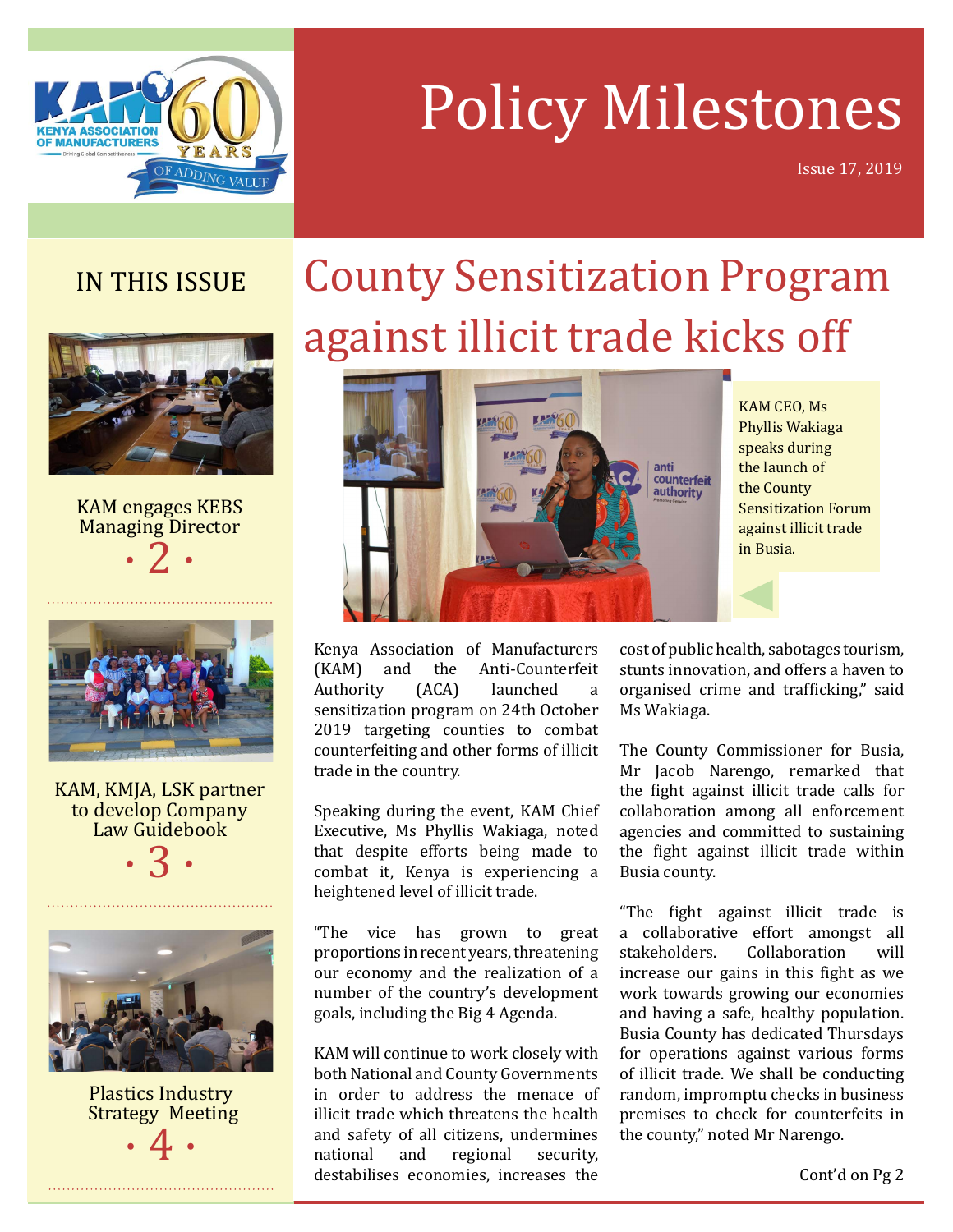#### 2 KAM Policy Milestones • Issue 17, 2019

#### **COUNTY SENSITIZATION Program on the fight AGAINST ILLICiT TRADE**

#### Cont'd from Pg 1

ACA Research, Awareness,<br>Policy and Ouality Quality Assurance Deputy Director, Dr John Akoten reiterated the importance of sustaining the fight against illicit trade.

"We are on the right track on this issue as a country. It is incumbent upon us as citizens, stakeholders and partners in our nation's development to meet this challenge head-on, surefooted with conviction and clarity. If left alone to fester, illicit trade is a threat to our nationhood," said Dr Akoten.

The forum, held in Busia, is the first of a series of engagements planned to sensitize law enforcement agencies on denormalising illicit trade.

#### **KAM MEETS KEBS MD ON STANDARDS**

KAM mattresses or foam manufacturers led by KAM CEO Ms Phyllis Wakiaga, met the Kenya Bureau of Standards (KEBS) MD Lt Bernard Njiani to discuss challenges facing the sector on standards, specifically<br>KS376 on mattress mattress production.



ACA Research, Awareness, Policy and Quality Assurance Deputy Director, Dr John Akoten speaking at the County Sensitization Forum against illicit trade in Busia.

KAM Vice Chair, Mucai Kunyiha, KAM CEO Phyllis Wakiaga and other plastic<br>industry stakeholders stakeholders visit Brush Manufacturers Limited. They recycle PET and other plastic waste into brushes.



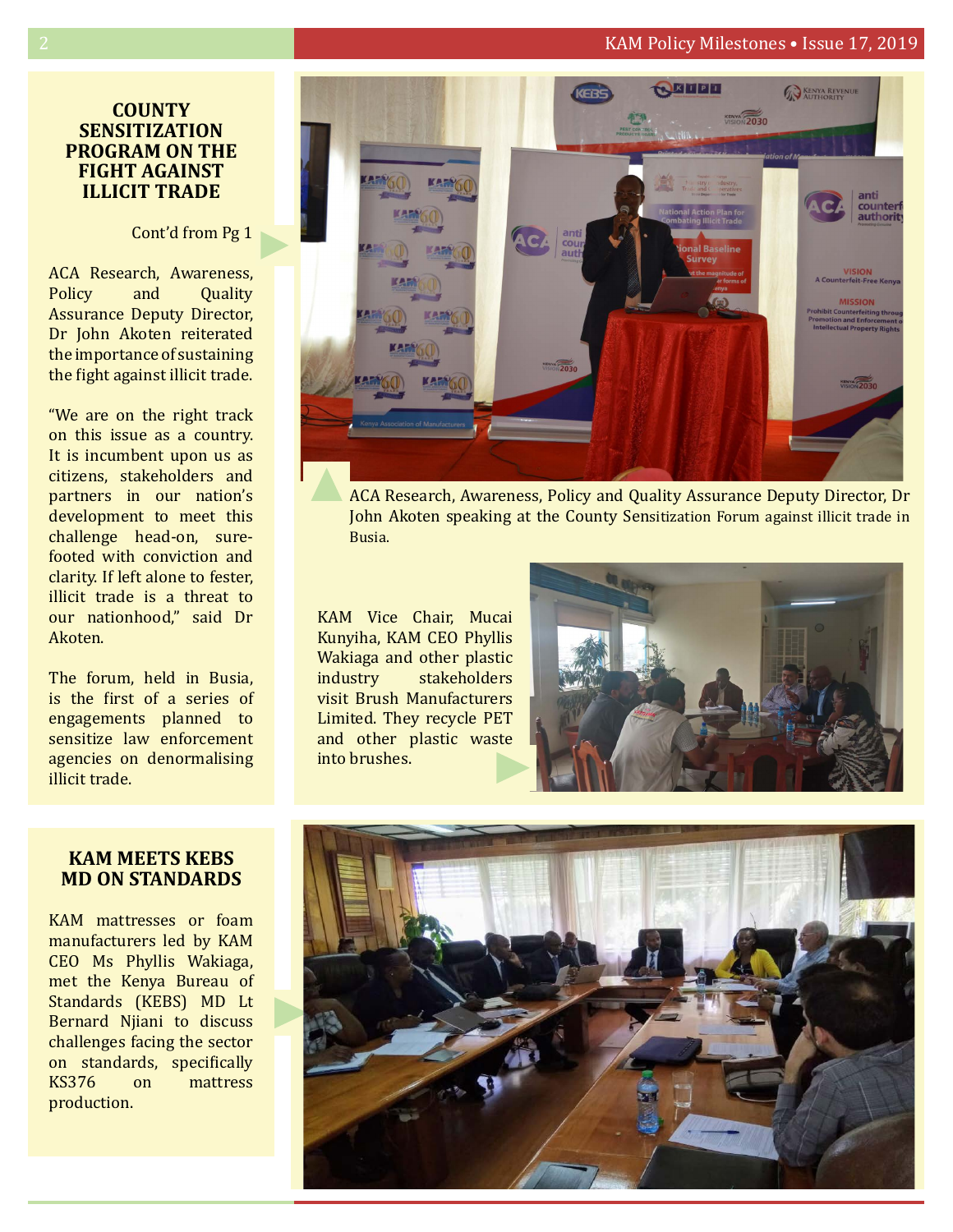## KAM, KMJA, LSK partner to develop Company Law Guidebook



Participants at the Companies Law Guidebook Forum

KAM in partnership with Kenya Magistrates and Judges Association (KMJA), Law Society of Kenya (LSK), Kenya Investment Authority (KenInvest) and the Office of the Attorney General held a forum with judicial officers in Mombasa (12th - 13th October 2019) and Eldoret (26th - 27th October 2019) on the development of the Companies Law Guidebook.

Since the passing of The Companies Act, 2015 and the Insolvency Act, there have been concerns about the voluminous nature of the laws. This has led to key stakeholders responsible for interpreting the Act (Judicial officers, legal practitioners and business people) raising concerns on the difficulties of interpreting the law due to its bulkiness. Reading through the voluminous law takes a lot of time and delays the period of administration of justice.

For this reason, KAM in<br>partnership with KMJA is partnership developing a simplified Judicial guidebook on the Companies Act, 2015, Insolvency Act, 2015 and their Regulations.

The guidebook shall enable<br>judicial officers and legal officers and legal<br>ers to expeditiously practitioners to review the relevant provisions in the laws as they settle commercial cases.

If the Laws are well implemented, it would make it easier for local and foreign investors to set up and run companies in Kenya.

The guidebook seeks to:

- Reduce the time and burden<br>of reading through the of reading through the<br>voluminous provisions of provisions the Companies Act and the Insolvency Act in the country.
- Enhance awareness on the provisions of the laws.
- Provide an easy-to-read document on the environment of company law in Kenya.
- Support compliance in the private sector with company law requirements and support investor confidence.

#### Way Forward

KAM shall continue to engage<br>stakeholders including its stakeholders Members on the development of the guidebook.